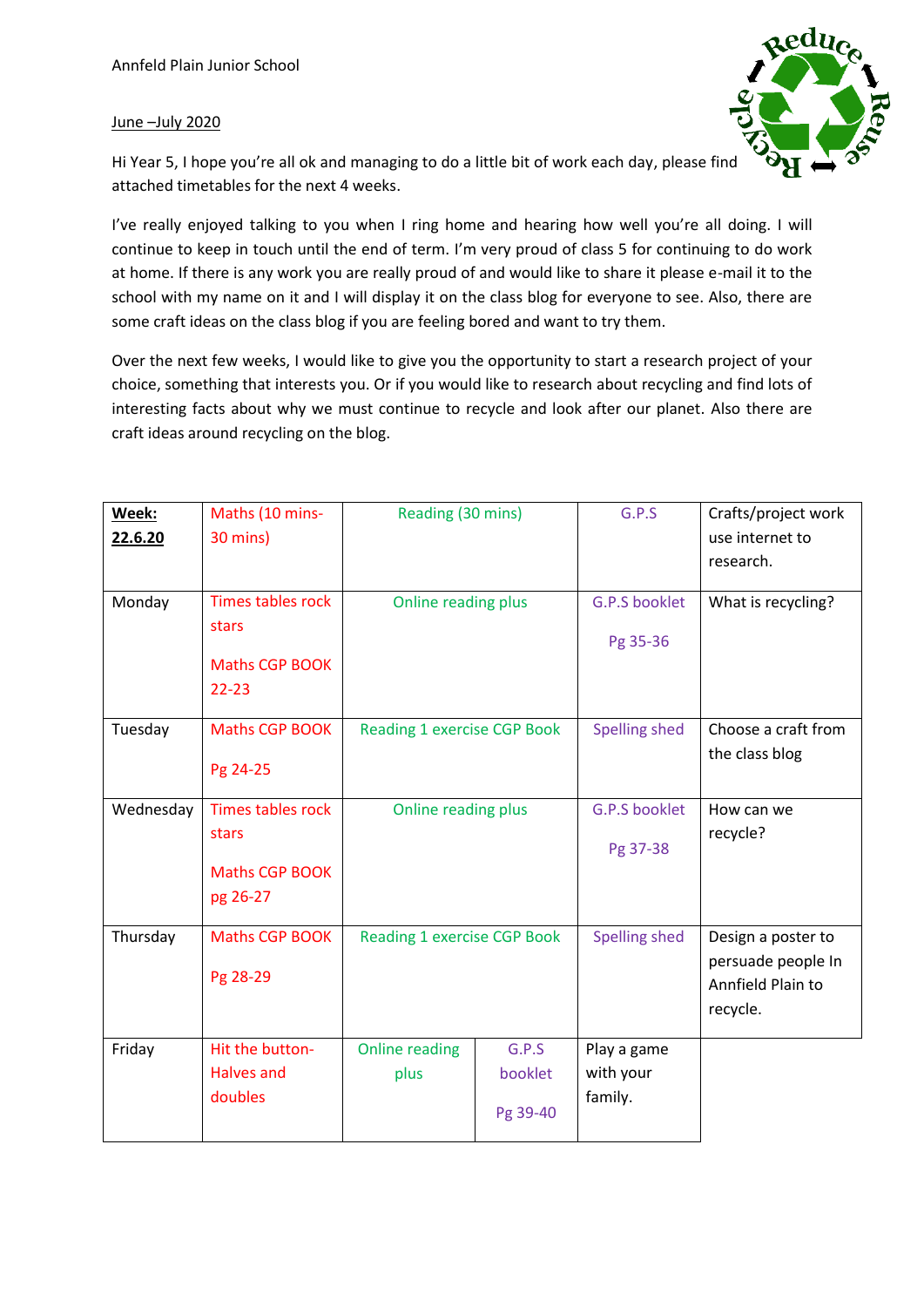

## Monday 29<sup>th</sup> June 2020

Reading Plus is still very important; please complete it daily or every other day for 20 minutes. This will help improve your reading skills ready for year 6.

This week continue with your research project, sketch some things from nature e.g. Flowers, trees, bugs. Send me a photograph of them and I will upload them onto the blog. Also send me your design logos. Remember there are lots of fun Maths games to choose from o[n www.topmarks.co.uk](http://www.topmarks.co.uk/)

| Week:     | Maths (10 mins-                   |                                       | Reading (30 mins)    | G.P.S                                    | Crafts/project work                         |
|-----------|-----------------------------------|---------------------------------------|----------------------|------------------------------------------|---------------------------------------------|
| 29.6.20   | 30 mins)                          |                                       |                      |                                          | use internet to                             |
|           |                                   |                                       |                      |                                          | research.                                   |
| Monday    | <b>Times tables rock</b><br>stars | Online reading plus                   |                      | G.P.S booklet                            | Find 5 statistics that<br>will shock people |
|           | Maths CGP BOOK                    |                                       |                      | Pg 41-42                                 | about recycling.                            |
|           | 32-33                             |                                       |                      |                                          |                                             |
| Tuesday   | Maths CGP BOOK                    | Reading 1 exercise CGP<br><b>Book</b> |                      | <b>Spelling shed</b>                     | Design a logo for                           |
|           | $34 = -35$                        |                                       |                      |                                          | recycling.                                  |
| Wednesday | Times tables rock                 | Online                                | <b>G.P.S booklet</b> | Write a letter to the                    |                                             |
|           | stars                             | reading                               |                      | local MP, explaining                     |                                             |
|           | <b>Maths CGP BOOK</b>             | Pg 43-44<br>plus                      | what could make a    |                                          |                                             |
|           |                                   |                                       |                      | difference in your                       |                                             |
|           | 36-37                             |                                       |                      | local area.                              |                                             |
| Thursday  | Maths CGP BOOK                    | <b>Reading</b>                        | <b>Spelling shed</b> | Plant some seeds or                      |                                             |
|           | 38-39                             | $\mathbf{1}$<br>exercise              |                      | make a nature piece<br>of art.           |                                             |
|           |                                   | <b>CGP</b>                            |                      |                                          |                                             |
|           |                                   | <b>Book</b>                           |                      |                                          |                                             |
| Friday    | Hit the button-                   | Online                                | <b>G.P.S booklet</b> | Go on a nature trail;                    |                                             |
|           | <b>Halves and</b><br>doubles      | reading                               | Pg 45-46             | look at different<br>plants and animals. |                                             |
|           |                                   | plus                                  |                      | What can you see?                        |                                             |
|           | Maths CGP BOOK                    |                                       |                      |                                          |                                             |
|           | 40-41                             |                                       |                      |                                          |                                             |

Enjoy your weekend, go for a bike ride, wash your parents' car or make up a game in your garden for all the family. Keep smiling year 5.

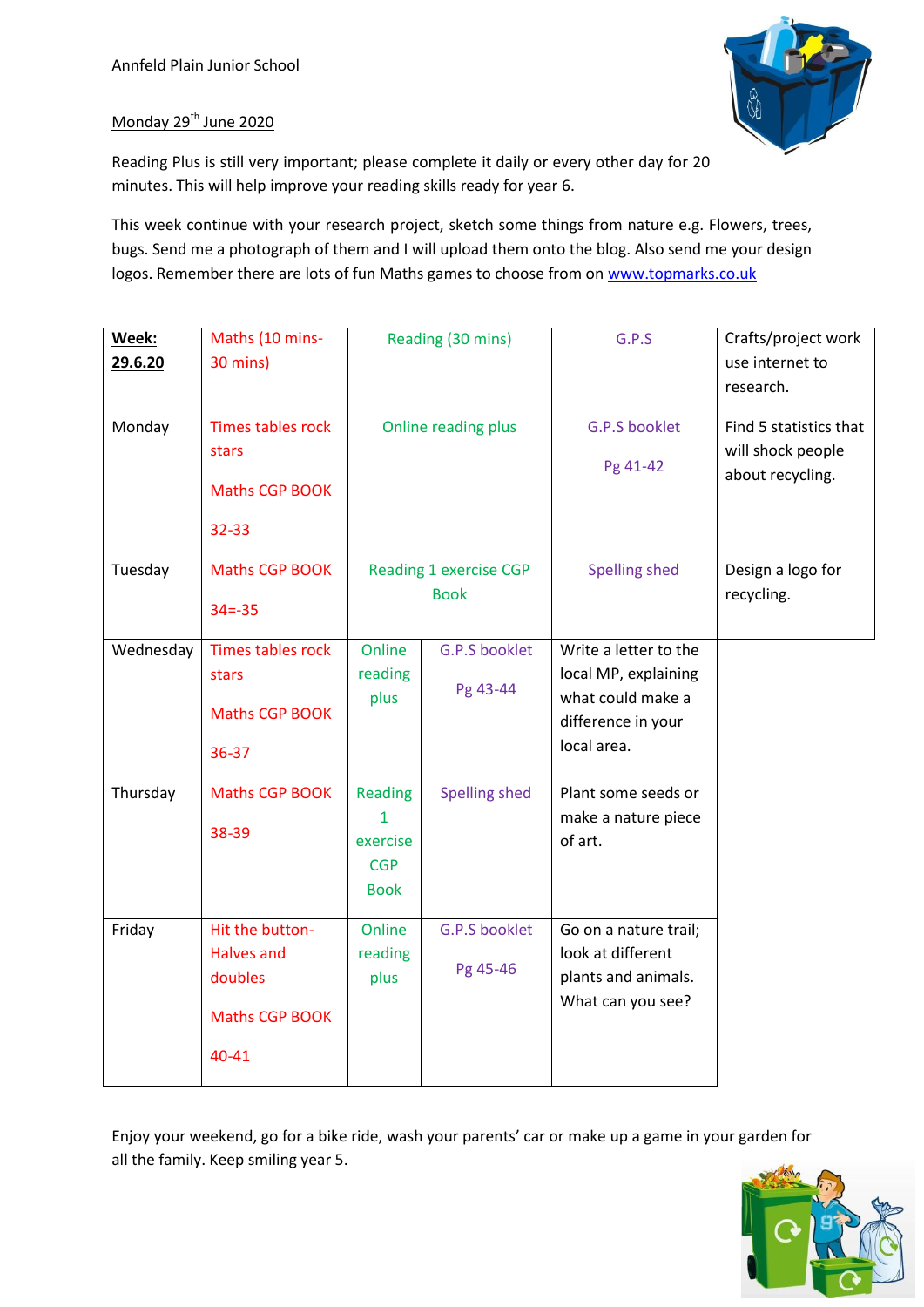## **Monday 6th July 2020**

Wow another week! We can do this, stay positive. Continue to do Joe Wicks or Cosmic yoga on a morning to help you start your day positively.

Continue a couple of pages a day in your maths, GPS and Reading CGP books. These are the style of questions you will face in year 6, its great practise for you.

| Week:     | Maths (10 mins-30              | Reading (30 mins)         | G.P.S         | Crafts/project work |
|-----------|--------------------------------|---------------------------|---------------|---------------------|
| 6.7.20    | mins)                          |                           |               | use internet to     |
|           |                                |                           |               | research.           |
|           |                                |                           |               |                     |
| Monday    | <b>Times tables rock stars</b> | Online reading plus       | G.P.S booklet | Sketch animals.     |
|           | <b>Maths CGP BOOK</b>          |                           |               | There are tutorials |
|           |                                |                           |               | on You Tube to      |
|           |                                |                           |               | help you.           |
| Tuesday   | <b>Maths CGP BOOK</b>          | <b>Reading 1 exercise</b> | Spelling shed | Continue research   |
|           |                                | <b>CGP Book</b>           |               | project.            |
|           |                                |                           |               |                     |
| Wednesday | Times tables rock stars        | Online reading plus       | G.P.S booklet | Make a wind chime   |
|           | <b>Maths CGP BOOK</b>          |                           |               | with recyclable     |
|           |                                |                           |               | resources.          |
| Thursday  | <b>Maths CGP BOOK</b>          | Reading 1 exercise        | Spelling shed | How else can we     |
|           |                                | <b>CGP Book</b>           |               | help our planet?    |
|           |                                |                           |               |                     |
|           |                                |                           |               |                     |
| Friday    | <b>Hit the button- Halves</b>  | Online reading plus       | G.P.S booklet | Play a board game/  |
|           | and doubles                    |                           |               | film night.         |
|           | <b>Maths CGP BOOK</b>          |                           |               | Relax it's Friday!  |